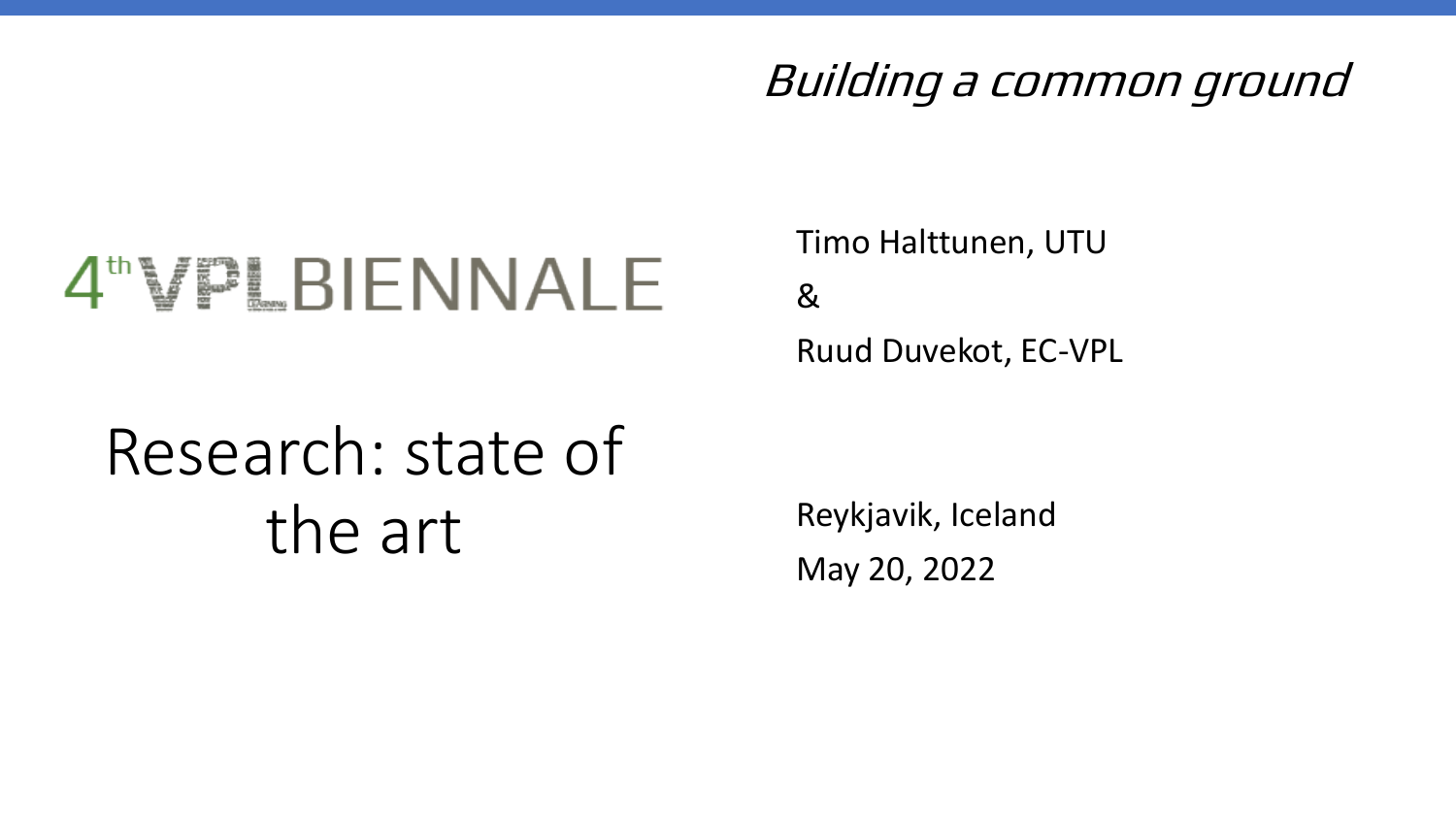# Research into the trends in society … …that VPL is responding to

- 1. The *transition from a system to* **a** *process approach* in which the learner and her learning process are central.
- 2. The *flexibilisation of (lifelong) learning* through *a broad approach to learning* and *a focus on learning outcomes*.
- 3. The *contextualisation* of learning through *dialogues* between 'the partners in learning' by focusing on the real *learning needs* as the focal point.
- 4. The *personalisation* of learning by strengthening the *shared ownership of (lifelong) learning*.
- 5. The *adaptive capacity of validation* methods to enhance the *flexibility* and *binding capacity*  of lifelong learning paths, by linking personal references standards, qualification standards and occupational standards.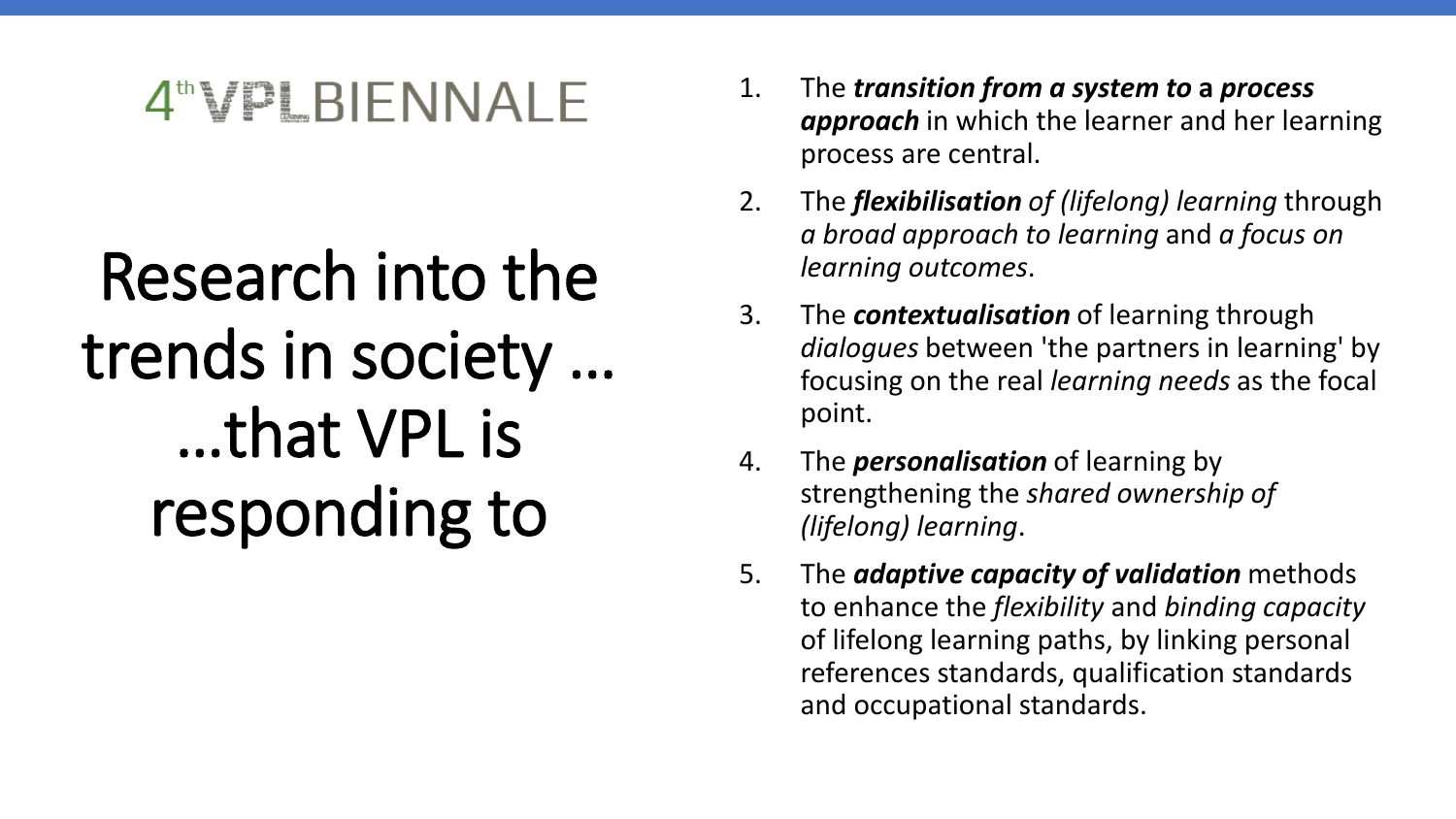#### $4^{\text{th}}\text{VPLBIFNNAI}$  F

### What do we know of validation?

- Divergence in terminology
- Validation as a tool to tackle causes for adult non-participation in education
- Offering personalized learning pathways
- Shortening duration of learning programs (?)
- Valuing existing human capital disadvantaged groups (?)
- Validation to enter or advance in labour market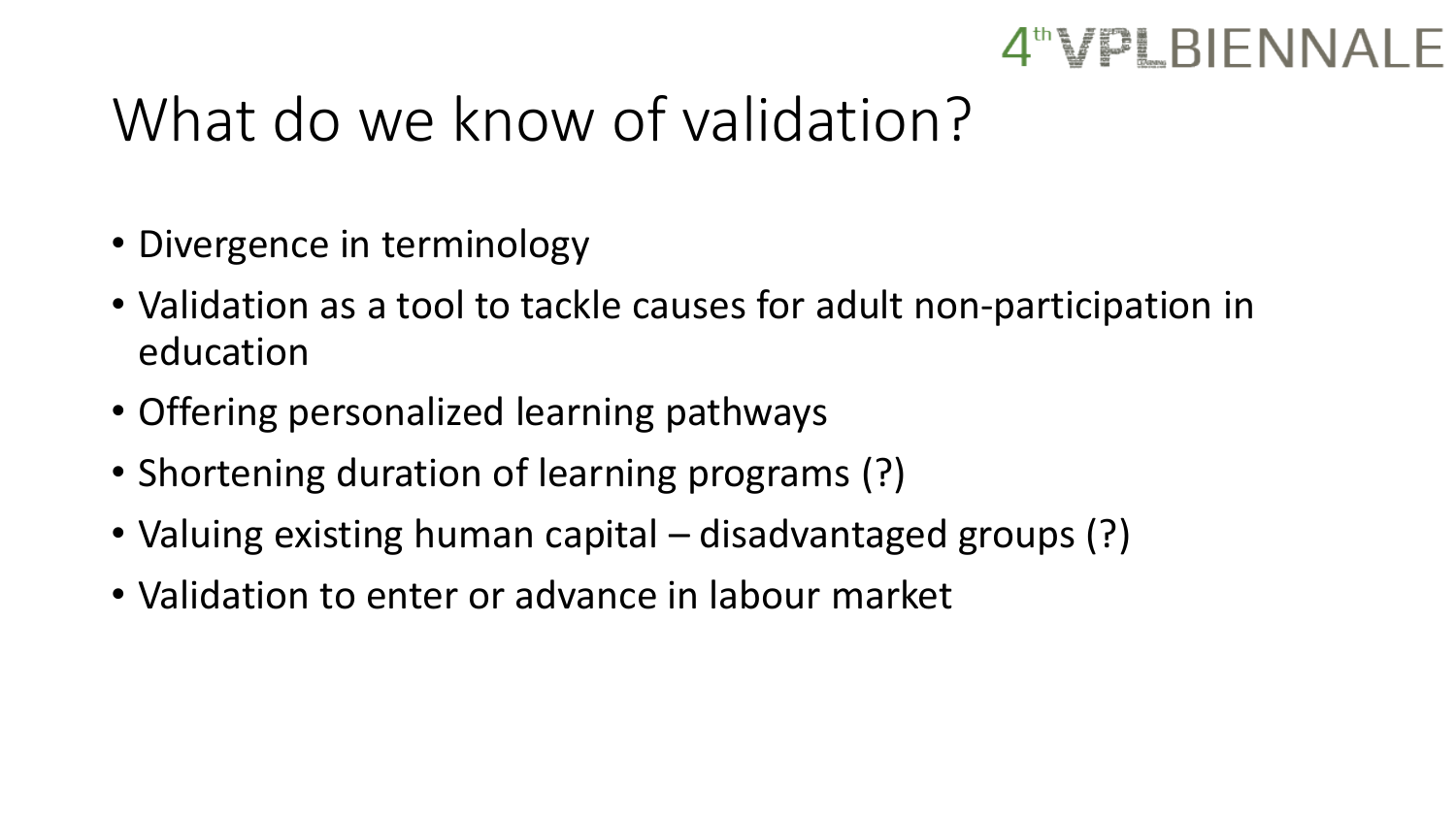### The nice-to-know

Methods of validation - know-how

- Written tests
- Porfolio
- Interviews
- "Authentic" assessments

Setting the course of action

- ILO 2016
- ILO 2018
- NIACE 2014
- OECD 2019
- OECD 2005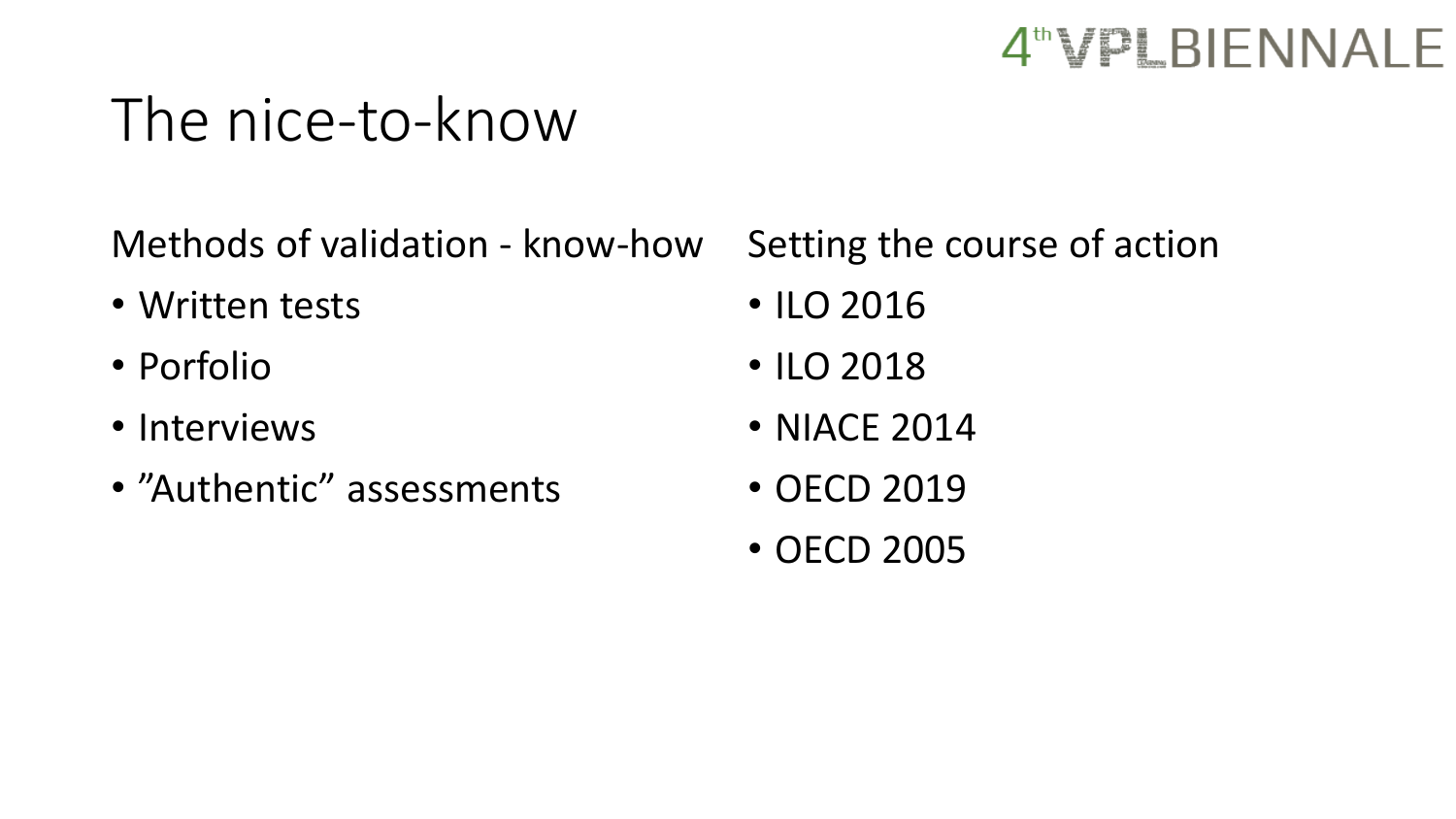# The good-to-know

Outcomes of validation – know what

- Full qualification
- Partial qualification
- Credits/units towards a qualification
- Exemption from admission prerequisities
- Certificate of labour market competences

Setting the course of action

- Cedefop 2018
- Cedefop 2015
- Cedefop 2012
- EUROPEAN COMMISSION 2019
- EUROPEAN COMMISSION 2018
- EUROPEAN COMMISSION 2017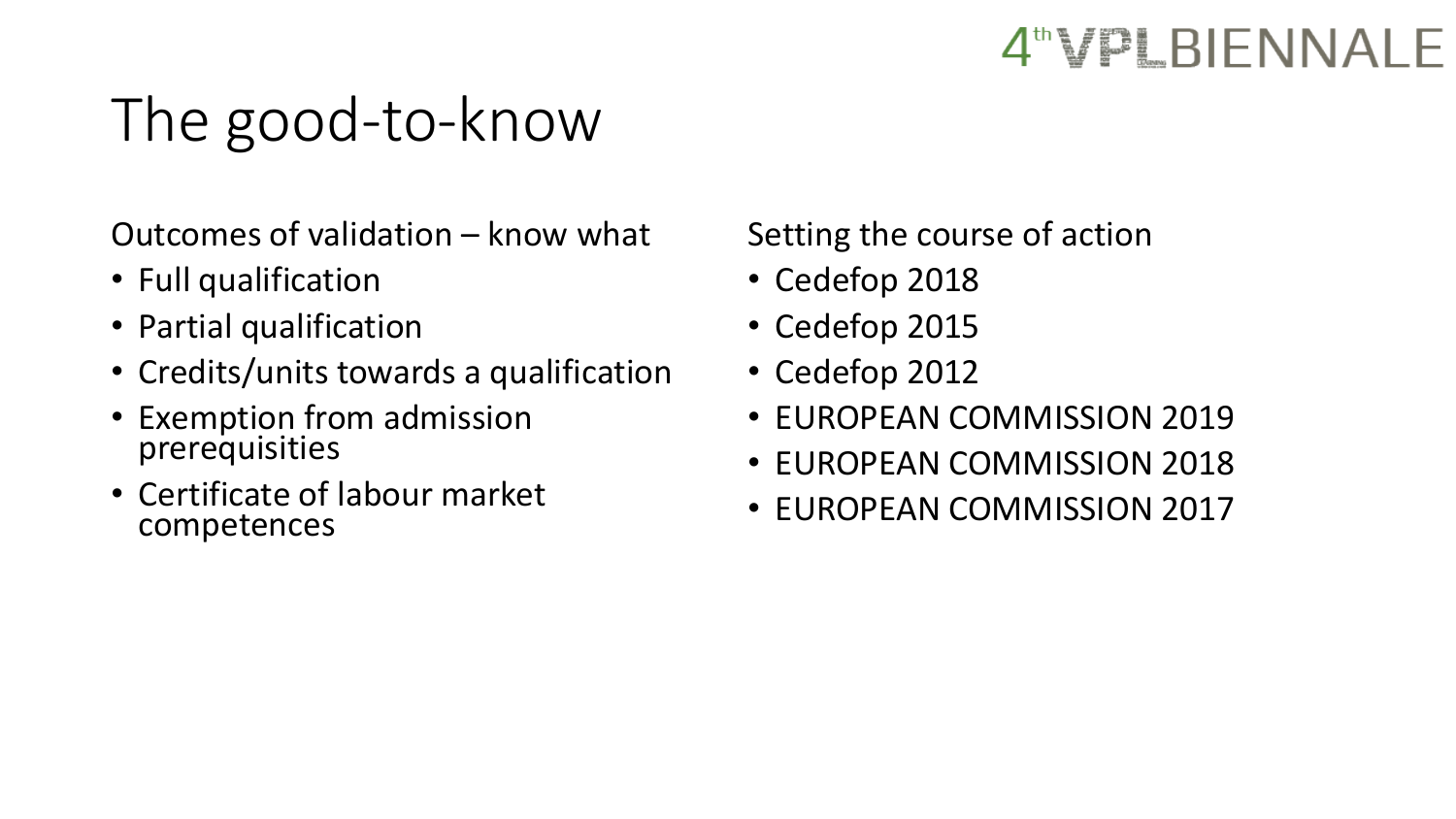

### The must-to-know

Aims of validation - know-why

- Social justice
- Social change
- Economical perspective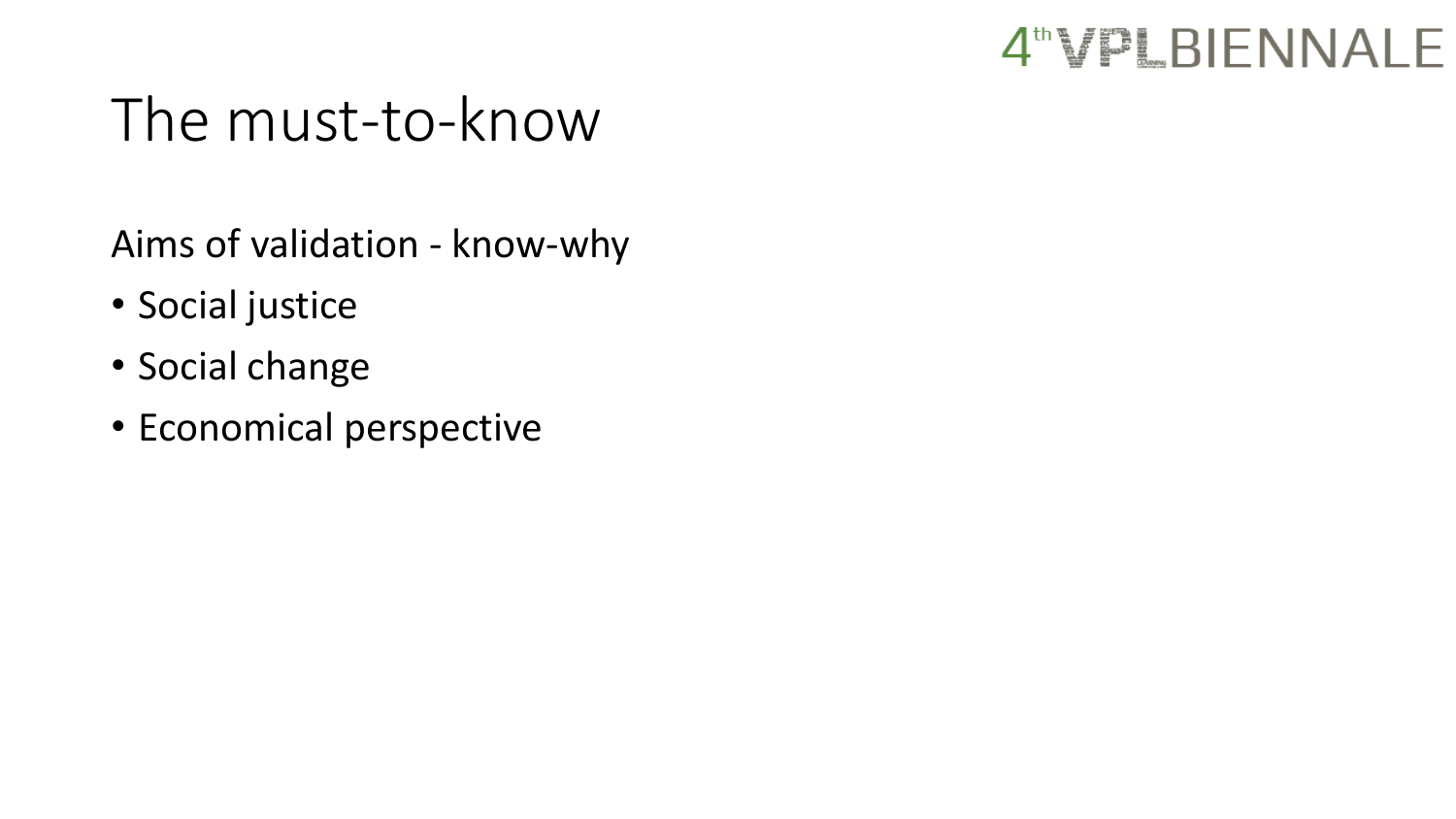# Challenges in research

- Role of microcredentials and open badges new forms of automatized validation?
- Validation in the offering for individual learning accounts erosion of the role of public education and traning providers?

 $4^{\text{th}}\text{VPLBIFNNAI}$  F

- Mutual modelling of validation practices between stakeholders co-creation and service design approaches?
- Accommodating acquisition of a common language between stakeholders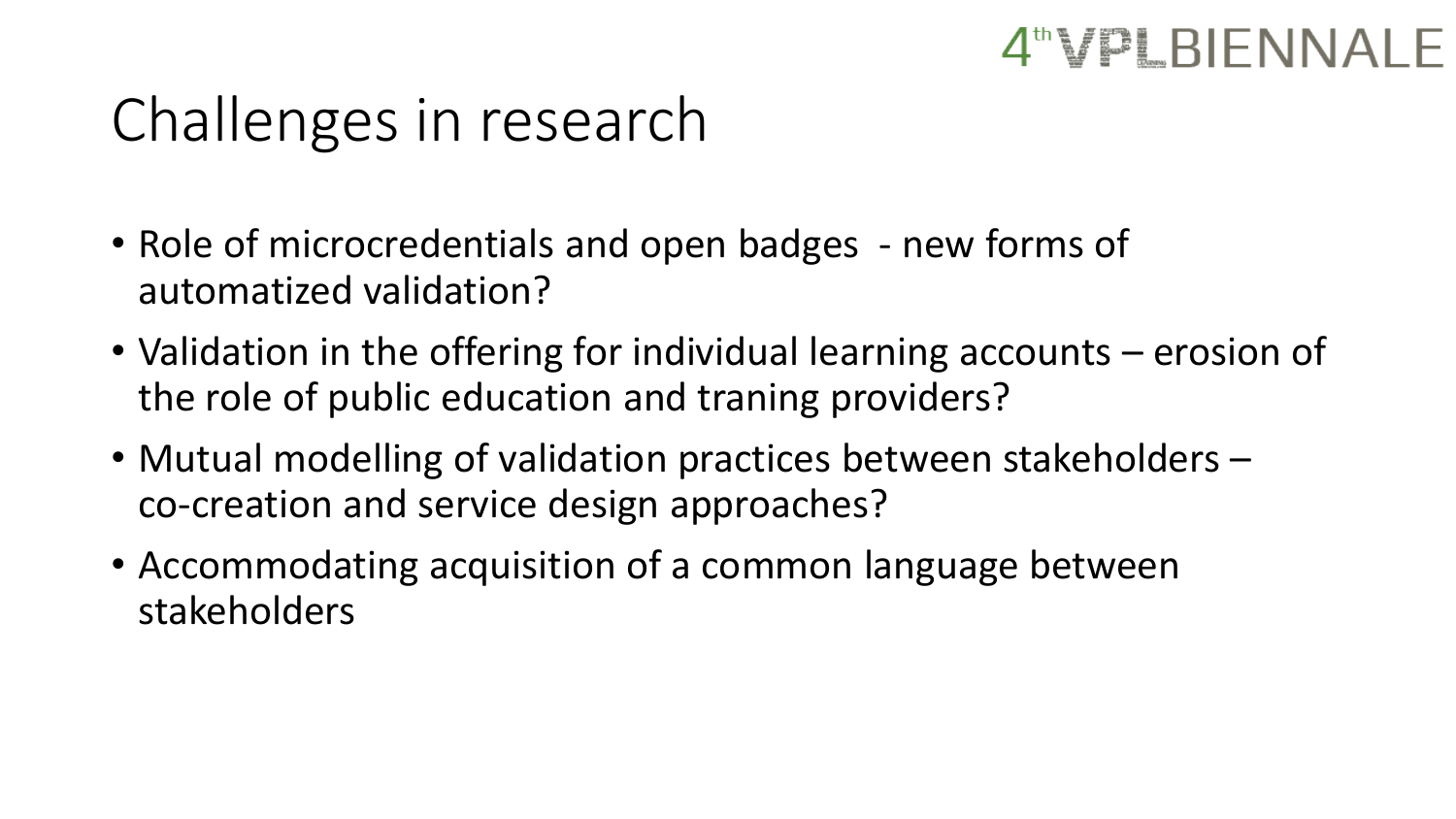### We need a new social contract on learning

#### Recommendations for further research

In **general**, research into the shift from the analytical to a more holistic learning paradigm. What does it take from the actors? How about quality-care? Funding?

In **particular**, a focus on:

- **Outreach:** how are target groups approached and learning needs identified and articulated? How to raise awareness of learners?
- **Assessment**: how dialogical are assessment processes? How autonomous are the assessors? How is the working place involved?
- **Tailored further learning**: is it also dialogical? Assessment as learning? How to build on informal learning?
- **Validation**: in what way is lifelong learning turned into a personal reality? Is VPL a recurring phenomena for affording one's agency?